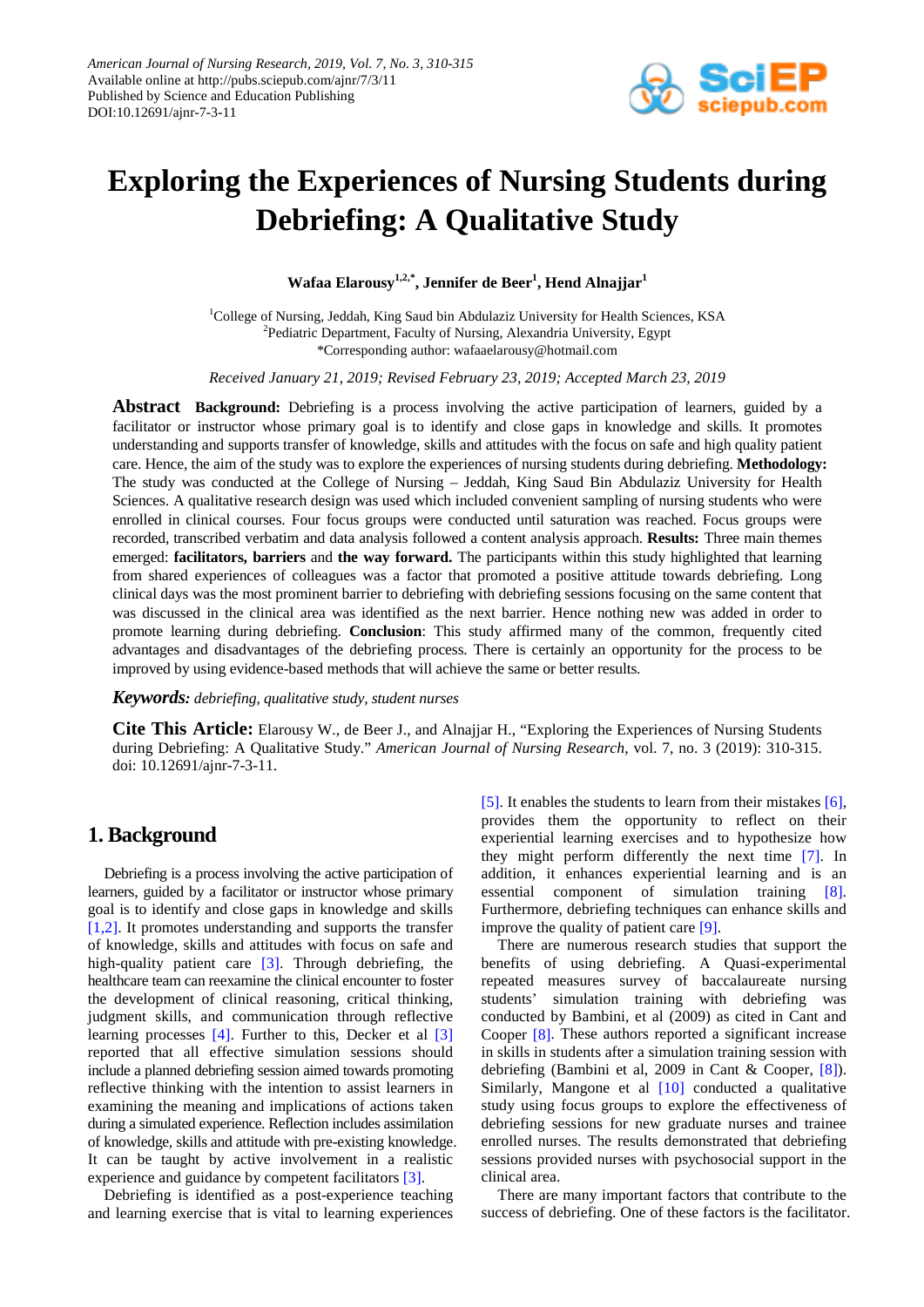The facilitator has the responsibility to make the participants active and responsible for their own learning whilst addressing important learning issues during the debriefing process. The facilitator should aim to direct and guide during the debriefing process rather than to lecture. In addition, the facilitator should use a non-judgmental approach. The facilitator needs to expand the role of the participants from the traditional passive role to a role that allows participants to critically analyze their own performance retrospectively [\[6\]](#page-5-4) through a psychologically safe environment [\[11\].](#page-5-9) Furthermore, the facilitator should assist in sharing critical judgments during debriefing which is an essential part of learning in simulation and debriefing [\[11\].](#page-5-9) Another factor that contributes to success in debriefing is the physical environment in which the debriefing is conducted. The debriefing room should be comfortable, private and arranged in a circular fashion [\[6\].](#page-5-4)

## **1.1. Conceptual Framework**

Kolb's Experiential Learning model can also be incorporated into and provides a framework for the debriefing process. Kolb's four stages are (a) concrete experimentation, (b) reflective observation, (c) abstract conceptualization, and (d) active experimentation [\[12\].](#page-5-10) The first stage is the simulation session (concrete experimentation) and the debriefing process starts with the second stage which is reflective observation as the students start to express what has happened from a variety of perspectives e.g. own feelings; the student's and groups view. The third stage which is abstract conceptualisation is when the students keep the process of reflections within a theoretical understanding. Finally, a new understanding is developed by the students that guide them should they be exposed to similar situations in the future.

#### **1.2. Significance of the Study**

The College of Nursing – Jeddah (CON-J) was established in September 2006 and it is located in the Western Region of Saudi Arabia. All clinical nursing courses include simulation sessions and clinical placements, starting at 7am and finishing at 5pm, once a week per course. The clinical experiences either in the hospital or through lab simulation sessions include an hour of debriefing. These simulation sessions are evaluated at the end of each semester by the Quality Department. Stemming from this evaluation, survey of the Fall semester of the academic year 2015-2016 included negative feedback by students related to debriefing sessions which included "*The debriefing sessions were time consuming", "The debriefing sessions were energy consuming", "Students were very tired during debriefing time",* and *"Unnecessary because the doctor already had discussions with students in the ward"*. It is evident through empirical research that debriefing is important in nursing students learning experiences. Cantrell [\[13\]](#page-5-11) investigated the benefit of a structured debriefing session on students' learning after the students completed three pediatric-based clinical simulations and the findings from the discussion of the debriefing session suggests that students have a strong need for debriefing immediately following the conclusion of each simulation session, in order to help them decompress and integrate the experience into their knowledge base. It is within this backdrop that the study aimed is to explore the experiences of nursing students in debriefing through a qualitative design.

## **1.3. Research Question**

What are the experiences of nursing student during debriefing?

# **2. Methodology**

## **2.1. Study Setting**

The study was conducted at College of Nursing – Jeddah, King Saud Bin Abdulaziz University for Health Sciences. The clinical curriculum uses debriefing as one of the teaching strategies.

## **2.2. Study Design**

#### **2.2.1. Research Paradigm**

Research paradigms provide guidance to the researcher's perspective with regard to the phenomenon being studied. The belief a researcher holds is reflected in the way the research is designed and how data is collected, analyzed and presented [\[14\].](#page-5-12) However, it is important to reflect on the ontological and epistemological foundations of the study in order to understand the research paradigm and design. The researchers assume a relativist ontological position, claiming the world to be consisting of multiple individual realities influenced by circumstances [\[15\].](#page-5-13) Epistemologically; the researchers are constructivist in nature. Constructivism gave the researchers an opportunity to understand the phenomenon of debriefing with the benefit of experiences from the participants' co constructing meaning and ultimately generating meaning from the data that is grounded in the participants and researcher's experiences.

A qualitative research design was used as the researchers believed that qualitative research has several hallmarks. It is conducted in a natural setting, involving rich descriptions of human behavior and opinions. There is also the allowance of multiple realities that individuals construct in their own environment which is keeping in line with the focus of this study involving the phenomenon of debriefing.

#### **2.2.2. Sampling and Realization of Sample**

A convenience sampling technique was used to recruit nursing students who were enrolled in clinical courses that included simulation sessions and hospital clinical training. In addition only students who were willing to participate were included in the study. Data collection was done by four focus groups until saturation of information was achieved. Focus groups were conducted in a private space, was audio recorded with the permission of participants and lasted between 45-60 minutes.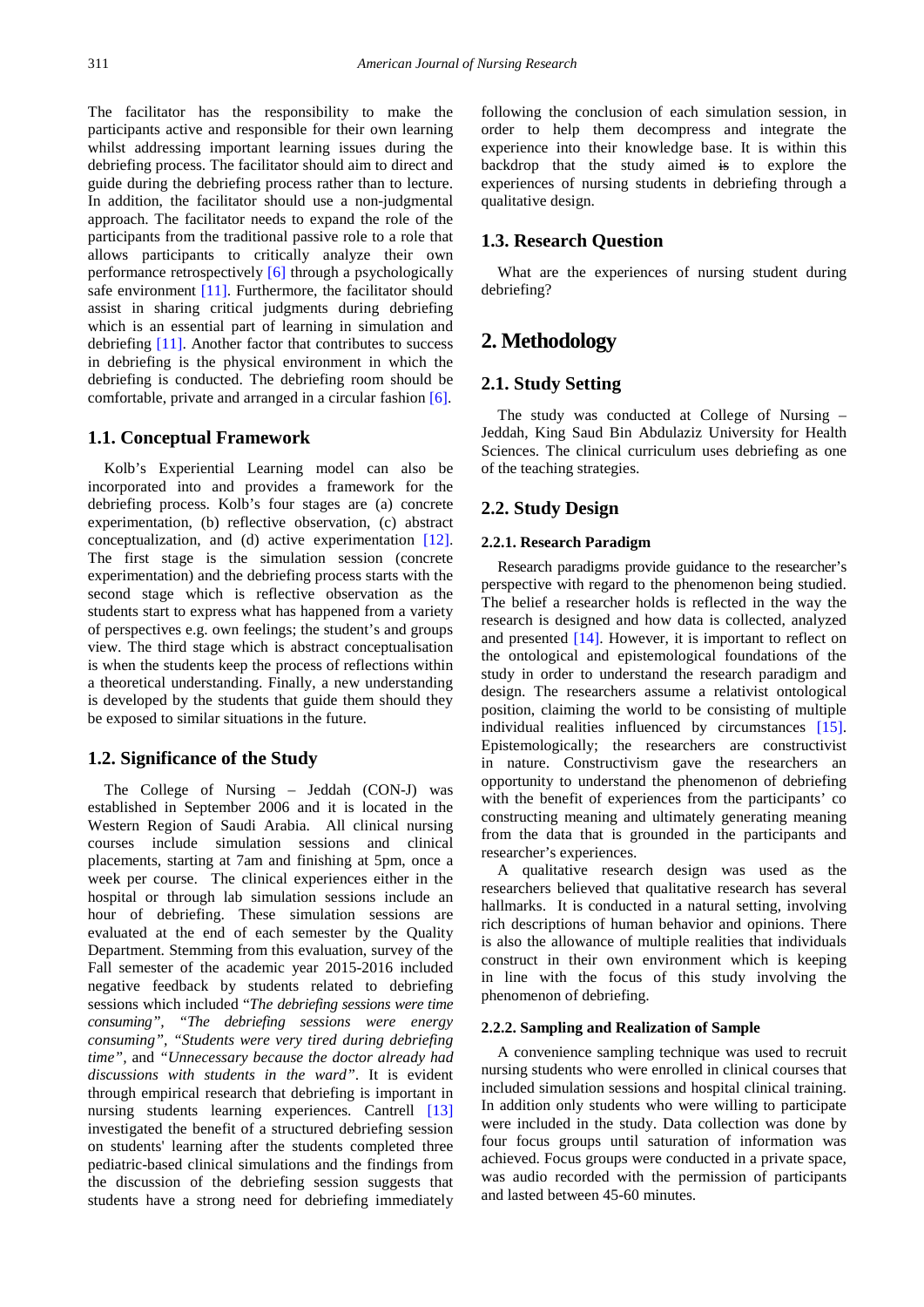#### **2.2.3. Data Analysis and Management**

Data collection and analysis in this study occurred simultaneously so that the search for themes and concepts began from the moment data collection began [\[16\].](#page-5-14) Using the recorded interviews and transcription verbatim, analysis was done using content analysis.

All recordings were downloaded on a computer protected by a password and labeled using participants' pseudo details and interview date with back-up copies stored on a memory stick. The data will be destroyed after a period of five years.

#### **2.2.4. Academic Rigor**

#### **Trustworthiness**

The criterion that was used in this study was outlined by Guba and Lincoln [\[17\]](#page-5-15) and described by Polit and Beck [\[16\]](#page-5-14) as the gold standard for qualitative research. Trustworthiness is the degree of confidence in qualitative research data which is assessed using the criteria of credibility, transferability, dependability and confirmability.

#### **Credibility**

This study employed member checking by giving feedback to participants to make sure that data interpretation was a true representation of their views and realities. Guba and Lincoln [\[17\]](#page-5-15) considered member checking as a crucial technique to establish credibility of qualitative data.

#### **Transferability**

Transferability in this study was achieved by providing a rich and thorough description of study processes also known as thick description. Guba and Lincoln [\[17\]](#page-5-15) note that the responsibility of the researcher is to provide sufficient descriptive data in the research report for consumers to evaluate the applicability of the data to other contexts.

#### **Dependability**

Refers to the stability of data over time and over conditions [\[16\]](#page-5-14) and this was achieved by giving a detailed methodological description to allow for the replication of the study  $[18]$ .

#### **Confirmability**

Inquiry audit used to enhance dependability will also be used in this case. Confirmability is the objectivity and neutrality of the data which ensures congruent opinions between two independent people about the data's accuracy, relevance or meaning. Collection of research materials and documentation such as raw data, notes from member checking sessions, reflexive notes were done to allow an independent audit.

#### **Ethical Considerations**

The researcher submitted the research proposal to the Research Unit at the CON-J for review and a written permission to conduct the study was obtained. All the participants were fully informed about the research purpose, the nature of the study and indicated their willingness to participate in the study by signing a consent form. Participants were also informed about their right to withdraw from the study at any time.

Confidentiality was ensured by keeping participants' personal information confidential and all research information was handled by the research team only for the purpose of the study.

# **3. Findings**

#### **3.1. Realization of Sample**

Four focus groups were conducted with 5-6 students per each focus group. The average age of participants were 23 years and included students from different clinical courses.

Three main themes emerged: **facilitators, barriers** and **the way forward** with subthemes as depicted in the table below:

| Facilitator                                                                                          |                                                                                 |
|------------------------------------------------------------------------------------------------------|---------------------------------------------------------------------------------|
| Learning from shared                                                                                 | <b>Barriers</b>                                                                 |
| experiences.<br><b>Expressing feeling.</b><br>Tracking of progress.<br>Opportunities for self-study. | • Long clinical hours<br>• Distraction by paper<br>work<br>• No new information |
| The way forward                                                                                      |                                                                                 |
| • Context of debriefing<br>• Debriefing earlier<br>• Linking theory with<br>practice                 |                                                                                 |

**Figure 1.** Summary of the themes and subthemes

## **3.2. Facilitators**

The participants within this study highlighted that learning from shared experiences of colleagues was a factor that promoted a positive attitude towards debriefing. Participants expressed that sharing of experiences from within the clinical area equipped them with the knowledge to enable them to deal with a situation should they be exposed to it. This is expressed by the following interview excerpt:

"Also, when I listen to my colleague's stories and how they deal with their patient, I also get benefit if I have the same patient for the next week or the other week. I know how to deal with it".

"Yes and you can learn from this if I have the same experience, I am ready to deal with the situation, so sometimes if it is bad communication or if there is conflict and one of your colleagues express this experience, this will make you ready for facing this experience".

Further to this, participants expressed that hearing from colleagues experiences within a particular rotation provided them with some insight into what to expect when it was their turn to be exposed to that particular rotation or area:

"For example if I am in surgical ward and after two weeks, I will be in oncology or medical, so I can get an overview from other students if they were in surgical ward … so I can take the idea what I will be exposed to".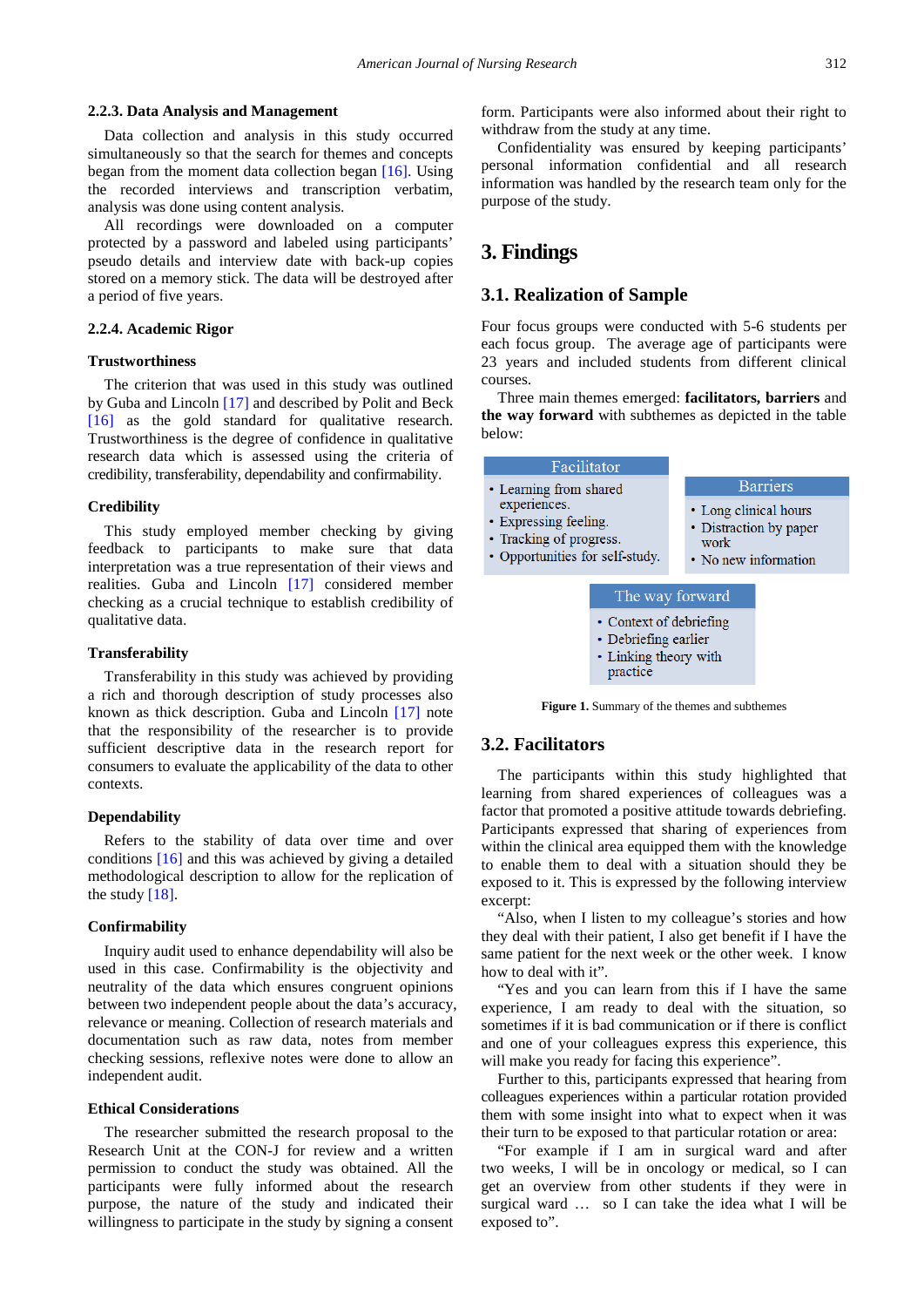"I will tell my colleagues about my experience and also, we will share the experience like what was the procedure she was doing in the ward 8 and what procedure I did in ward, when we do the shifting, we already know what procedure we will have to do and what the medications we will get and what mistake she did so that we can avoid it."

In addition shared experiences also created an avenue for student to learn from their colleagues for situations that they might never be exposed to:

"In maternity if I go in L&D, I did not see any cesarean delivery for all the rotations that I went in L&D and my colleagues saw the cesarean section, so I can hear from their experiences".

"If we have an interesting case and we did not have the chance to see what happened after that, we can ask our colleagues and we can have the new information for example and how they deal with the patients in their cases."

Participants expressed that debriefing provides an opportunity to track the progress of the patient. During clinical rotations, participants spend a period of eight hours with a patient and are not given an opportunity to know the outcome of the patient. However, as students are rotated within the same areas, participants expressed that debriefing provides an opportunity to know the outcome of the patient by hearing their colleagues talk about the same patients within the debriefing session. This is highlighted in the statement below:

"So, during debriefing you are oriented about ….if there is improvement in your patient or not".

Moreover, participants reported that debriefing gave them a chance to express their feeling about their clinical experience.

"Expression of feeling, for me....once, I saw a neonatal resuscitation and I was so overwhelmed about it. So, when we went to the debriefing and talked about it, I felt more comfortable because the other students felt the same thing when you tell them that for the first time I saw neonatal resuscitation."

Lastly under the theme of facilitators, participants expressed that debriefing promotes opportunities for self-study. When participants are exposed to new information within debriefing such as new diagnosis and treatment, it promotes an inquisitiveness, which lends an opportunity for participants to enquire by further research:

"For me the debriefing…when I hear a new procedure or a new case, I go home and research for it. This will ……… raise your attention about it".

"Debriefing allows you to search and read about the new procedure and the new cases".

"Yes, that has happened to me once when I saw a child. He just came to the hospital because he had watery diarrhea and they did not know what the reason was, so I searched about that a lot and study about it."

## **3.3. Barriers**

Long clinical days were the most prominent barrier to debriefing. Participants verbalized that spending many hours within the clinical area created physical tiredness when it was time to debrief. Typically participants would spend about eight hours within the clinical area. All participants were enrolled in more than one clinical course which meant that some participants had more than two

clinical days per week. Spending a long time within the clinical area created as sense of physical tiredness that made debriefing difficult:

"Some days I feel tired, maybe because we have worked the all day with the patient, so I feel tired and I do not want to share the information".

"I am tired …, but I cannot express my feeling, I cannot share. I cannot discuss"

"Because when we come to the college, we feel more tired and we are exhausted from the clinical day".

"Sometimes, the teacher is forcing the student to talk."

In addition, participants verbalized that they felt distracted by paperwork that was necessary after each clinical day that prevented them from having an effective debriefing session:

"Everyone has to fill the paper of the clinical in the debriefing time. To listen to our colleague and at that same time to fill the paper".

"Progress notes, blood chart, case study....... Yeah, because we will have to submit it at the end of the day and don't have time to document it."

Respondents expressed that one a common barrier for debriefing is that that during debriefing no new information was translated from the clinical area during the debriefing discussion. Participants reported that debriefing sessions included that same content that was discussed in the clinical area and nothing new was added in order to promote learning during debriefing:

"Because in each group, they are talking about what they did in the hospital, but there is nothing to make me learn or improve my experience or like that. It is only stories they are talking about".

"Repeating the same information that we have already covered and we did it in the hospital".

## **3.4. The Way Forward**

Although the college and the hospital are within the same vicinity, students used buses to move from the hospital to the college with their instructors (3 minutes by bus) to complete the debriefing. One of the themes that emerged from the study was the 'context of debriefing'. Participants expressed to have the debriefing earlier within the hospital context instead of moving to the college. Having the debriefing sessions earlier and within the hospital meant that participants will not be tired and will be able to concentrate:

"Change the place of debriefing ... to be in the hospital, Yeah, because it's fresh, we don't have to come back to the college and do debriefing."

"Mainly because we still concentrate while we are in the hospital environment ……"

"At the end, from 2-3, in the hospital, because we will get tired."

"Make it early in the hospital; one hour is enough, for specific incidences. Interesting cases, not what is happening always in the hospital."

Further, participants suggested to link theory with practice ensuring that the lectures for a certain topic are covered before being placed in the clinical area where patients with the topic related diagnosis are housed:

"We observed patient that they have a case that we learned either in the skills labs or theory. So we saw it in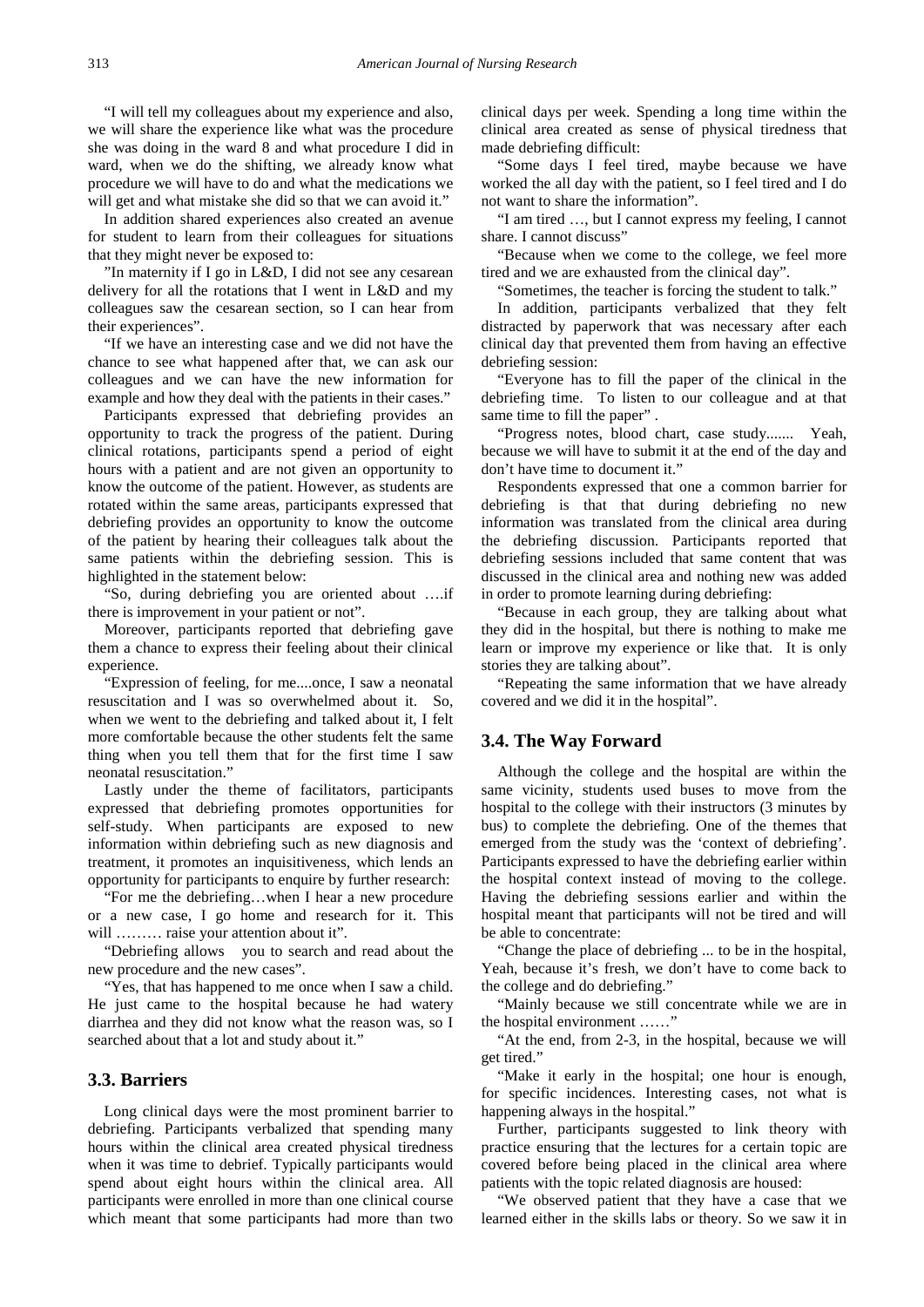actually. For example, we see the disease then we take the lecture, so we connect it to each other. The lecture first then the disease."

# **4. Discussion**

As evidenced by this qualitative research study, there is a clear need to better understand the factors that influence students' perceptions of the debriefing process. Ultimately, as described, debriefing is a valuable tool during nursing education to promote learning [\[3\].](#page-5-1) Therefore, finding ways to translate this value and ensure it is perceived as an asset, as opposed to a hindrance, will be important for nursing students' progress. This study finding revealed that students do perceive some of these benefits. In addition, learning from shared experience is frequently cited as advantageous to learning, and acknowledged by many nursing students within the literature, as opportunities to reflect, express emotions and monitor personal professional development [\[19,20\].](#page-5-17) However, as revealed by this study, this is seemingly being counterbalanced and outweighed by barriers such as high workloads, time-consuming tasks like completing paperwork, and a lack of new information being elicited from the debriefing process. In turn, these barriers then negatively impact upon perceptions of the process and seemingly detract from the idea of debriefing as a valuable learning tool for nursing education. This is also highlighted by concepts within the theme 'The way forward', suggesting that altering the context and timing of debriefing, while creating strong links between theory and practice, could be highly beneficial in altering students' perceptions. Accordingly, these barriers are also well-evidenced in literature, suggesting that they frequently affect nursing students and obscuring their perception of the benefits of debriefing [\[21,22\].](#page-5-18)

However, some of these barriers are likely easily overcomed. For example, the use of simulations that do not predominantly rely on excessive paperwork is frequently studied in research and reported to be effective in achieving the desired outcomes of the debriefing process for nursing students. Moreover, such a method of delivery is noted by participants to be aligned with the facilitators highlighted in this study [\[22,23\].](#page-5-19) For example, high-fidelity simulations that are guided by competent, experienced nursing facilitators are said to result in environments that promote reflective learning and emotional processing [\[22\].](#page-5-19) Those delivered via focus groups, when compared to traditional methods of debriefing such as those that are paperwork-based, are said to deliver comparable or improved learning among nursing students [\[23\].](#page-5-20)

Furthermore, high workloads, time demands and failure to realize the links between theory and practice elicited by the debriefing process should likely have been anticipated. Nursing, both as a profession and a course of education, is well-acknowledged to be highly stressful and demanding for nursing students, with burnout *as* a common phenomenon in pre-registrants and registrants alike across international settings [\[24,25\].](#page-5-21) Therefore, it seems rational to assume that recognizing these risks and alleviating them where possible, through learning processes that do not exacerbate such conditions, can only be advantageous. Moreover, effective debriefing processes have been reported to be efficacious in reducing rates of burnout and levels of stress among nurses, especially following highly stressful clinical events [\[26,27\].](#page-5-22) This further emphasizes that improving the current debriefing process may not only yield significant benefits in directing learning, but also have far-reaching implications for the profession as-a-whole, combating some of its major problems today [\[28\].](#page-5-23)

Additionally, a theory-knowledge-practice gap is another well-demonstrated phenomenon said to impede nurses' ability to deliver best practice, and seemingly propagated by the current debriefing process. It is said to be a major challenge to learning among nurses and, admittedly, is problematic to overcome [\[29\].](#page-5-24) Perhaps using paperwork during the debriefing process negates a highly structured protocol that results in students lacking the freedom to realize the links between theory and practice. Interestingly, stress and anxiety, exacerbated by the current process, is said to be a primary cause of such ambiguity and absence of realization [\[29\].](#page-5-24) Alternatively, simulation-based debriefing may offer greater freedom and opportunities for facilitators to direct and support students in achieving this link between theory and practice, transforming the process into one which is more meaningful to their clinical experiences and learning [\[22,23\].](#page-5-19)

# **5. Limitations**

The use of one nursing college and only nursing students within the university is seen as a limitation.

# **6. Recommendations**

Consequently, it is recommended that there should be future work that investigates alternative methods of debriefing that promote the facilitators highlighted in this work, while also overcoming the barriers it has revealed. This should include a more in-depth exploration of the themes raised in this work, using larger sample sizes across multiple settings. Simulation-based debriefing processes, conducted within focus groups and led by an experienced nursing modulator, are recommended. These could be initially piloted with student feedback used to assess students' perceptions of this change. However, there must of course be a process of monitoring the impact on students' learning and development. Ultimately, the existing research certainly suggests that such an alternative approach may not only be preferable for students, but also result in substantial improvements to professional education. Furthermore, research including registered nurses, becoming a consistent feature of continuous professional development long after registration is advocated  $[28]$ . Moreover, simulation versus debriefing that is heavily reliant on paperwork may also address some of the significant concerns facing the nursing profession today, alleviating stress and the occurrence of burnout. Therefore, this research strongly recommends the adoption of a piloting scheme for high-fidelity debriefing and subsequent monitoring. Lastly, research around